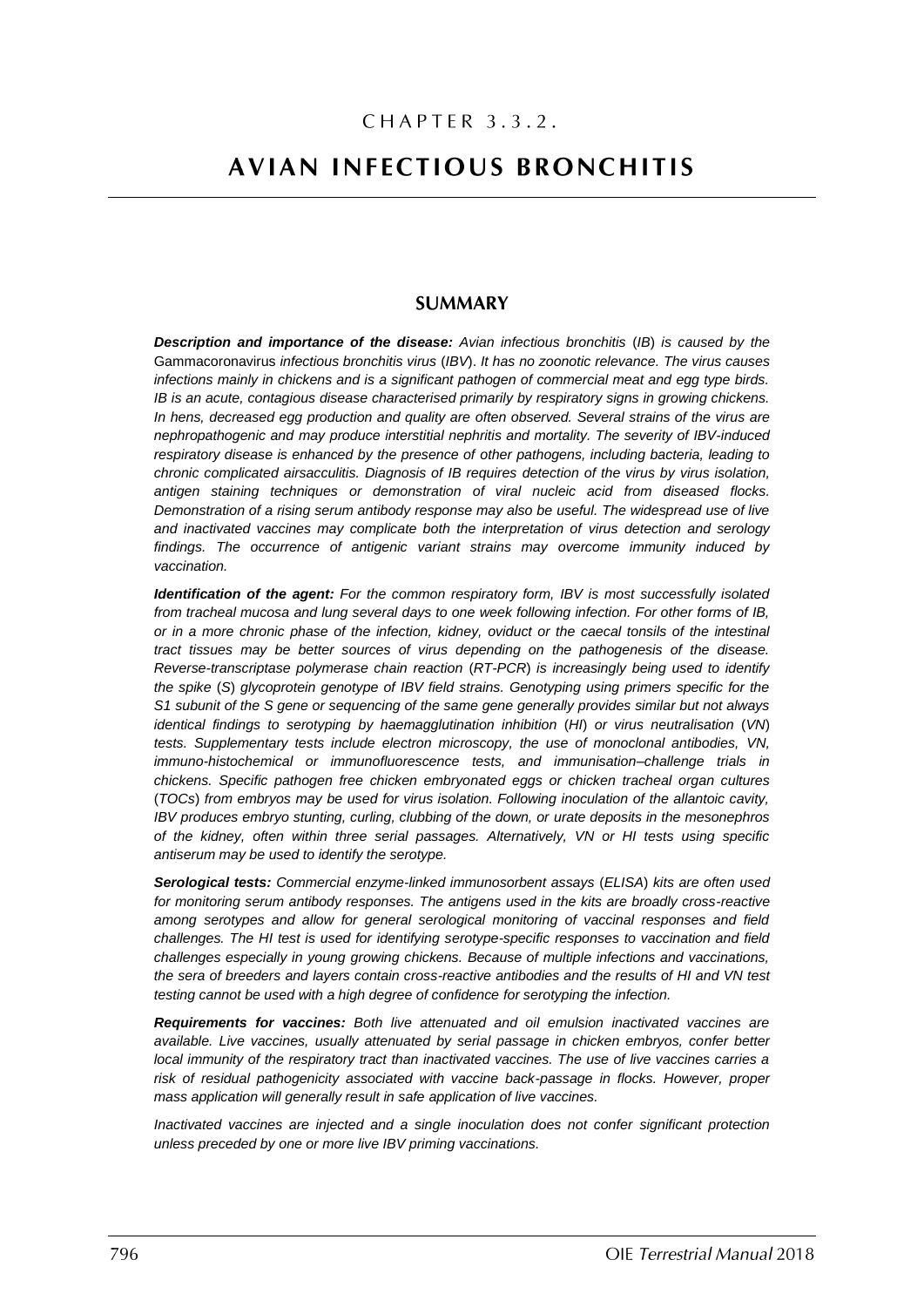## A. INTRODUCTION

Avian infectious bronchitis (IB) was first described in the United States of America (USA) in the 1930s as an acute respiratory disease mainly of young chickens. A viral aetiology was established, and the agent was termed avian infectious bronchitis virus (IBV). The virus is a member of the genus *Gammacoronavirus*, subfamily *Coronavirinae*, family *Coronaviridae*, in the order *Nidovirales*. IBV and other avian coronaviruses of turkeys and pheasants are classified as gammacoronaviruses, with mammalian coronaviruses comprising *Alpha* and *Betacoronaviruses*. Novel related coronaviruses have been discovered in wild birds and pigs and have been designated *Deltacoronaviruses* (Woo *et al*., 2012), interestingly the avian *Deltacoronaviruses* have a different genomic order and show no close relationship to the *gammacoronaviruses*. Coronaviruses have a nonsegmented, positive-sense, single-stranded RNA genome.

IB affects chickens of all ages (Britton & Cavanagh, 2007; Cavanagh *et al*., 2002); IBV-like viruses have been isolated from turkeys, pheasants and guinea fowl. The disease is transmitted by the air-borne route, direct chicken-to-chicken contact and indirectly through mechanical spread (contaminated poultry equipment or eggpacking materials, manure used as fertiliser, farm visits, etc.). IB occurs world-wide and assumes a variety of clinical forms, the principal one being respiratory disease that develops after infection of the respiratory tract tissues following inhalation or ingestion. Infection of the oviduct at a very young age can lead to permanent damage and, in hens, can lead to cessation of egg-laying or production of thin-walled and misshapen shells with loss of shell pigmentation. IB can be nephropathogenic causing acute nephritis, urolithiasis and mortality, especially in young birds. After apparent recovery, chronic nephritis can produce death at a later time. Vaccine and field strains of IBV may persist in the caecal tonsils of the intestinal tract and be excreted in faeces for weeks or longer in clinically normal chickens. For an in-depth review of IB, refer to Jackwood & de Wit, (2013). A detailed discussion of IBV antigen, genome and antibody detection assays prepared by de Wit (2000) is also available.

There have been no reports of human infection with IBV.

## **B. DIAGNOSTIC TECHNIQUES**

Confirmation of diagnosis is based on virus detection or seroconversion. Extensive use is made of live and inactivated vaccinations, which may complicate diagnosis by serological methods as antibodies to vaccination and field infections cannot always be distinguished. Persistence of live vaccines may also confuse attempts at recovering or identifying the causative field strain of IBV.

|                                                         | <b>Purpose</b>                             |                                                                        |                                          |                                      |                                              |                                                                                 |  |  |  |  |
|---------------------------------------------------------|--------------------------------------------|------------------------------------------------------------------------|------------------------------------------|--------------------------------------|----------------------------------------------|---------------------------------------------------------------------------------|--|--|--|--|
| <b>Method</b>                                           | Population<br>freedom<br>from<br>infection | Individual<br>animal<br>freedom from<br>infection prior<br>to movement | Contribute to<br>eradication<br>policies | Confirmation<br>of clinical<br>cases | Prevalence<br>of infection -<br>surveillance | Immune status<br>in individual<br>animals or<br>populations<br>post-vaccination |  |  |  |  |
| Identification of the agent                             |                                            |                                                                        |                                          |                                      |                                              |                                                                                 |  |  |  |  |
| <b>Virus isolation</b><br>(embryos or TOCs)             | $+$ <sup>a</sup>                           | $++^c$                                                                 |                                          | $^{+++}$                             | $\ddot{}$                                    | $+^h$                                                                           |  |  |  |  |
| <b>Staining by</b><br>immunohistochemistry              |                                            |                                                                        |                                          | $++$                                 | $\ddot{}$                                    | $+^h$                                                                           |  |  |  |  |
| Gene sequencing<br>(virus identification)               |                                            |                                                                        |                                          |                                      | $++f$                                        |                                                                                 |  |  |  |  |
| <b>RT-PCR</b><br>(detection of virus<br>genome)         | $+$ <sup>a</sup>                           | $++$                                                                   | $++$                                     | $++$                                 | $\ddot{}$                                    | $+^h$                                                                           |  |  |  |  |
| <b>Real-time RT-PCR</b>                                 | $+$ <sup>a</sup>                           | $++$                                                                   | $++$                                     | $++$                                 | $+$                                          | $+^h$                                                                           |  |  |  |  |
| <b>Haemagglutination test</b><br>(virus identification) |                                            |                                                                        |                                          |                                      | $\ddot{}$                                    |                                                                                 |  |  |  |  |
| <b>VN</b><br>(virus identification)                     |                                            |                                                                        |                                          |                                      | $\ddot{}$                                    |                                                                                 |  |  |  |  |

Table 1. Test methods available for the diagnosis of infectious bronchitis virus and their purpose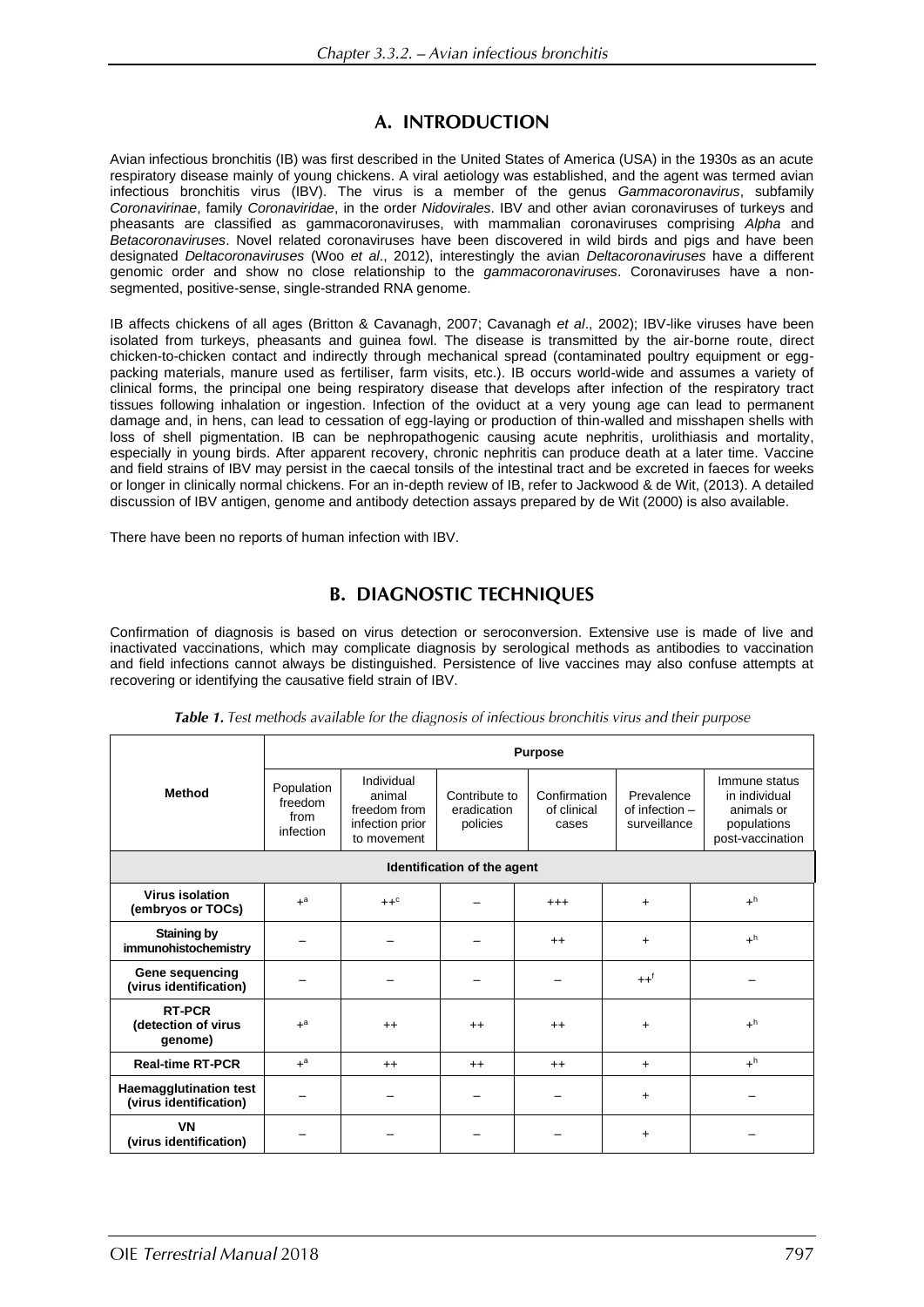|                                      | <b>Purpose</b>                             |                                                                        |                                          |                                      |                                                |                                                                                 |  |  |  |  |
|--------------------------------------|--------------------------------------------|------------------------------------------------------------------------|------------------------------------------|--------------------------------------|------------------------------------------------|---------------------------------------------------------------------------------|--|--|--|--|
| <b>Method</b>                        | Population<br>freedom<br>from<br>infection | Individual<br>animal<br>freedom from<br>infection prior<br>to movement | Contribute to<br>eradication<br>policies | Confirmation<br>of clinical<br>cases | Prevalence<br>of infection $-$<br>surveillance | Immune status<br>in individual<br>animals or<br>populations<br>post-vaccination |  |  |  |  |
| Detection of immune response         |                                            |                                                                        |                                          |                                      |                                                |                                                                                 |  |  |  |  |
| <b>VN</b><br>(antibody detection)    |                                            | $\mathbf{d}$                                                           |                                          | $+e$                                 |                                                | $+e$                                                                            |  |  |  |  |
| <b>HIT</b><br>(antibody detection)   |                                            | $\overline{\phantom{a}}^d$                                             | $\ddot{}$                                | $+e$                                 | $\ddot{}$                                      | $++e$                                                                           |  |  |  |  |
| <b>ELISA</b><br>(antibody detection) | $++^b$                                     | $^{++}$                                                                | $^{++}$                                  | $++^e$                               | $++9$                                          | $++^e$                                                                          |  |  |  |  |

Key: +++ = recommended for this purpose; ++ recommended but has limitations;

<sup>a</sup>Suitable for ensuring lack of infection during the past 10 days; <sup>b</sup>suitable for ensuring lack of infections dating back to more than 10 days; "suitable at the individual level only during excretion periods; <sup>d</sup>limited suitability for this purpose as it may be too specific of the serotype used as an antigen; *eSuitable provided paired samples collected a few weeks apart can be analysed*; fespecially suitable for surveillance of a given or an emerging genotype; <sup>g</sup>especially suitable when IB surveillance is not focused on a given serotype; hsometimes used in the evaluation of vaccines to assess protection against viral excretion, but can be positive even when good clinical protection is achieved. TOC = tracheal organ culture; RT-PCR = reverse-transcriptase polymerase chain reaction;  $VN = virus$  neutralisation;  $HIT = haemagglutination$  inhibiton test; ELISA = enzyme-linked immunosorbent assay.

#### Identification of the agent  $1.$

## 1.1. Sampling

Samples appropriate to the form of IB observed must be obtained as soon as signs of clinical disease are evident. For acute respiratory disease, swabs from the upper respiratory tract of live birds or tracheal and lung tissues from diseased birds should be harvested. For birds with nephritis or eggproduction problems, samples from the kidneys or oviduct, respectively, should be collected in addition to respiratory specimens. Although virus isolation is a well established method, IBV identification by reverse-transcriptase polymerase chain reaction (RT-PCR) and subsequent sequencing or genotypespecific RT-PCRs will be the most used methods in the field. A positive RT-PCR result is not proof that IBV is present in the kidney cells and causing damage; it could also be caused by viraemia or contamination of the swabs by organs other than the airsac. In situations where IB-induced nephritis is suspected, kidney samples should also be selected from fresh carcases for histochemistry or immunofluorescense to demonstrate local replication. A high rate of virus recovery has been reported from the caecal tonsil or faeces. However, isolates from the intestinal tract may have no relevance to the latest infection or clinical disease. IBV isolation may be facilitated using sentinel specific pathogen free (SPF) chickens placed at one or more times in contact with commercial poultry. Blood samples from acutely affected birds as well as convalescent chickens can also be submitted for serological testing.

## 1.2. Culture

Samples must be placed in cold transport media containing penicillin (10,000 International Units [IU]/ml) and streptomycin (10 mg/ml) and kept on ice and be frozen as soon as possible. Suspensions of tissues (10–20% w/v) are prepared in sterile phosphate buffered saline (PBS) or nutrient broth for egg inoculation, or in tissue culture medium for chicken tracheal organ culture (TOC) inoculation (Cook *et al*., 1976). The suspensions are clarified by low-speed centrifugation and filtration through bacteriological filters  $(0.2 \mu)$  before inoculation of SPF embryonated chicken eggs or TOCs.

SPF embryonated chicken eggs and/or TOCs are used for primary isolation of IBV. Cell cultures are not recommended for primary isolation as it is often necessary to adapt IBV isolates to growth in chicken embryos before cytopathic effect (CPE) is produced in chick embryo kidney cells.

Embryonated eggs used for virus isolation should originate preferably from SPF chickens or from breeder sources that have been neither infected nor vaccinated with IBV. Most commonly, 0.1–0.2 ml of sample supernatant is inoculated into the allantoic cavity of 9–11-day-old embryos. Eggs are candled daily for 7 days with mortality within the first 24 hours being considered nonspecific. The initial

 $+$  = suitable in very limited circumstances;  $-$  = not appropriate for this purpose.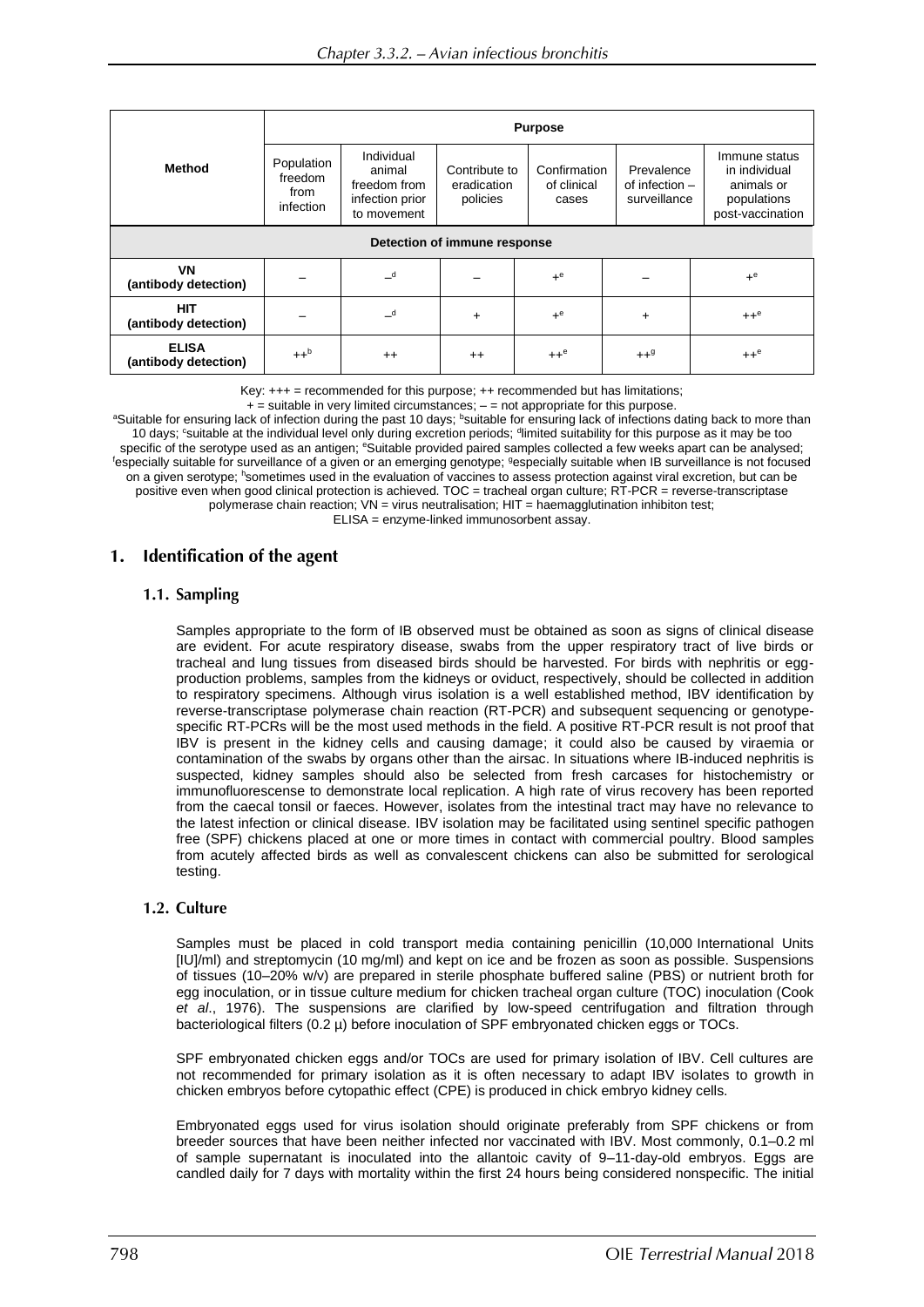inoculation usually has limited macroscopic effects on the embryo unless the strain is derived from a vaccine and is already egg adapted. Normally, the allantoic fluids of all eggs are pooled after harvesting 3–6 days after infection; this pool is diluted 1/5 or 1/10 in antibiotic broth and used to infect another set of eggs for up to a total of three to four passages. Typically, a field strain will induce observable embryonic changes consisting of stunted and curled embryos with feather dystrophy (clubbing) and urate deposits in the mesonephros on the second to fourth passage. Embryo mortality in later passages may occur as the strain becomes more egg adapted. Other viruses, notably adenoviruses that are common to the respiratory tract, also produce embryo lesions indistinguishable from IBV. The IBV-laden allantoic fluid should not agglutinate red blood cells and isolation of IBV must be confirmed by serotyping or genotyping. Infective allantoic fluids are kept at  $-20^{\circ}$ C or below for shortterm storage, –60°C for long-term storage or at 4°C after lyophilisation.

TOCs prepared from 19- to 20-day-old embryos can be used to isolate IBV directly from field material (Cook *et al*., 1976). An automatic tissue-chopper is desirable for the large-scale production of suitable transverse sections or rings of the trachea for this technique (Darbyshire *et al*., 1978). The rings are about 0.5–1.0 mm thick, and are maintained in a medium consisting of Eagle's N-2 hydroxyethylpiperazine N'-2-ethanesulphonic acid (HEPES) in roller drums (15 rev/hour) at 37°C. Infection of tracheal organ cultures usually produce ciliostasis within 24–48 hours. Ciliostasis may be produced by other viruses and suspect IBV cases must be confirmed by serotyping or genotyping methods.

## 1.3. Methods for identification and detection

The initial tests performed on IBV isolates are directed at eliminating other viruses from diagnostic consideration. Chorioallantoic membranes from infected eggs are collected, homogenised, and tested for avian adenovirus group 1 by immunodiffusion or PCR. Group 1 avian adenovirus infections of commercial chickens are common, and the virus often produces stunted embryos indistinguishable from IBV-infected embryos. Furthermore, harvested allantoic fluids do not hemagglutinate (HA) chick red blood cells. Genetic-based tests, RT-PCR, and sequence analysis, are used commonly to identify an isolate as IBV. The presence of IBV in infective allantoic fluid or TOCs is usually detected by RT-PCR amplification. Other techniques may be used as well, for example cells present in the chorioallantoic membranes or allantoic fluid of infected eggs or TOCs may be tested for IBV antigen using fluorescent antibody tests, immunohistochemistry or an antigen- enzyme-linked immunosorbent assays (ELISA) using a group-specific monoclonal antibody (MAb) or polyclonal antiserum.

## 1.4. Serotype identification

Antigenic variation among IBV strains is common (Jackwood & de Wit, 2013), but at present there is no agreed definitive classification system (Valastro *et al.,* 2016). Nevertheless, antigenic relationships and differences among strains are important, as vaccines based on one particular serotype may show little or no protection against viruses of a different antigenic group. As a result of the regular emergence of antigenic variants, the viruses, and hence the disease situation and vaccines used, may be quite different in different geographical locations. Ongoing assessment of the viruses present in the field is necessary to produce vaccines that will be efficacious in the face of antigenic variants that arise. Serotyping of IBV isolates and strains has been done using haemagglutination inhibition (HI) (and virus neutralisation (VN) tests in chick embryos, TOCs and cell cultures. MAbs have been described and used in antigen-ELISAs or immunofluorescence tests for typing of IBV strains, but the number of suitable MAbs is very limited (de Wit, 2000). Owing to the number of variants and the complexity of serotyping, serotyping is hardly used anymore.

## 1.5. Genotype identification

Development of improved techniques for nucleotide sequencing, the availability of IBV sequence data, especially relating to the S gene, in computer databases and the demonstration that even relatively short sequence lengths can allow meaningful results in phylogenetic analyses have led to an increase in such studies and have largely replaced HI and VN serotyping for determining the identity of a field strain. The molecular basis of antigenic variation has been investigated, usually by nucleotide sequencing of the gene coding for the spike (S) protein or, more specifically, nucleotide sequencing of the gene coding for the S1 subunit of the S protein where it is believed that the epitopes to which neutralising antibodies bind are found. A high correlation with HI or VN results has not been seen, while different serotypes generally have large differences (20–50%) in the deduced amino acid sequences of the S1 subunit, other viruses that are clearly distinguishable in neutralisation tests show only 2–3% differences in amino acid sequences.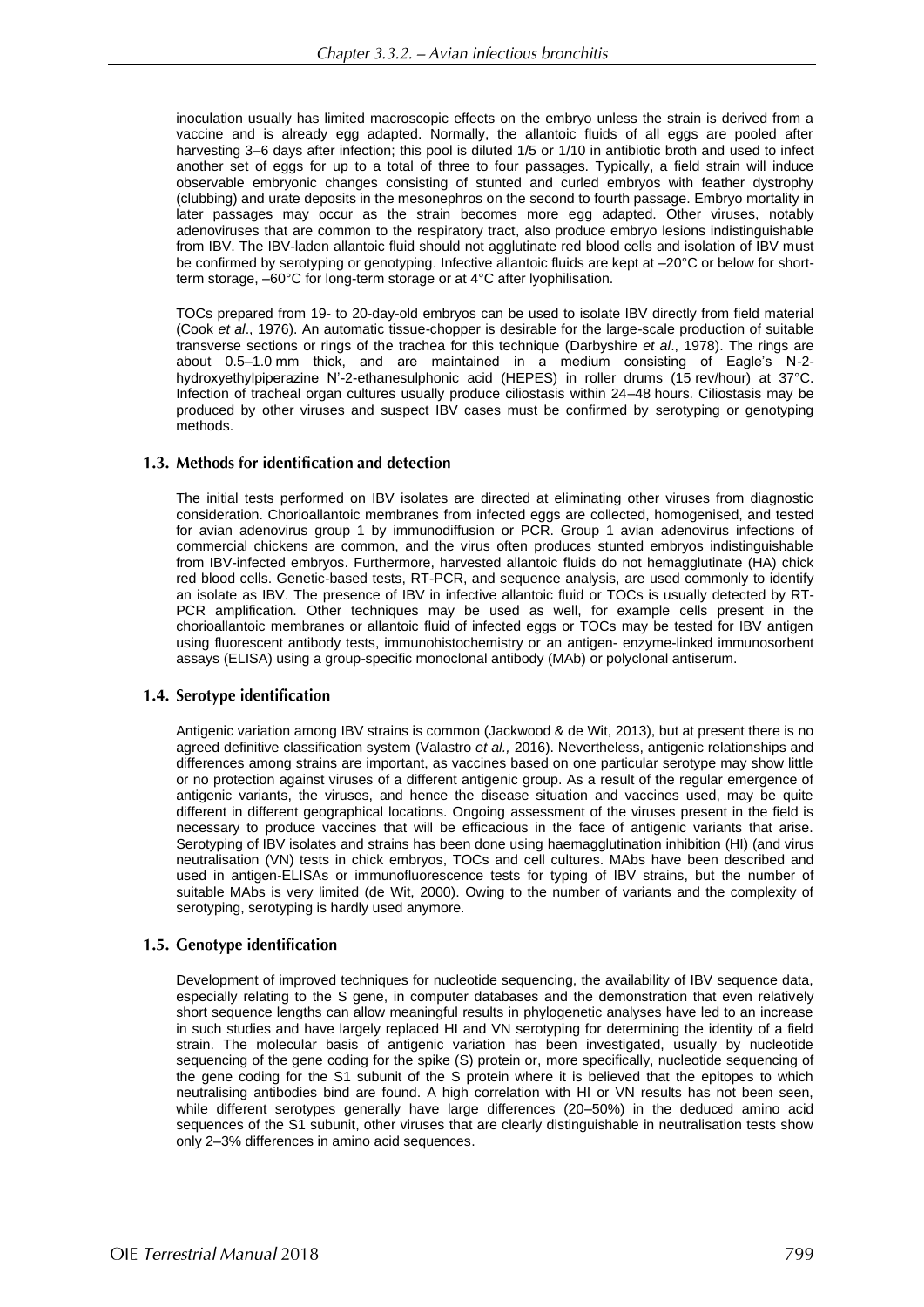The primary advantages of genotyping methods are a rapid turnaround time, and the ability to detect a variety of genotypes, depending on the primer sets used. Genetic diversity between IBV isolates has been confirmed, but viruses sharing temporal, geographical, antigenic or epidemiological parameters tend to fall into specific lineages and this has proven valuable in assessing both the global epidemiology and local spread of IBV (de Wit *et al.*, 2011; Jackwood, 2012; Valastro *et al.*, 2016). Sequence analysis of the S gene provides the required information for determining the level of genetic homology and the relationship of an IBV S gene to other IBV isolates including vaccine strains.

It has been shown that coronaviruses isolated from turkeys, pheasants and guinea fowl are genetically similar to IBV, having approximately 90% nucleotide identity in the highly conserved region II of the 3' untranslated region (UTR) of the IBV genome (Cavanagh *et al*., 2001; 2002). The potential role of these coronaviruses in IBV infections has not been determined. This is the same for the gammacoronaviruses that have been detected in wild birds (Muradrasoli *et al.*, 2010)

The major uses of RT-PCR tests are virus identification at the genetic level and its application in the understanding of epidemiological investigations during IBV outbreaks. The RT-PCR tests, as they now exist however, do not provide information on viral pathogenicity.

## 1.5.1. Reverse-transcriptase polymerase chain reaction (RT-PCR)

The wider availability and increased speed of production of results obtained using commercially available kits for RT-PCR and automatic sequencers now means such studies are within the capabilities of many more diagnostic laboratories, providing more accurate and meaningful results. Tracheal or oropharyngeal swabs are often used as the specimens of choice because they are easy to obtain and process. Such samples usually contain little extraneous organic material that can interfere with RNA recovery and amplification by PCR. The system used for RNA extraction will also affect the success of RT-PCR on clinical specimens, and even with commercial kits care should be taken in selecting the most appropriate system validated for the samples to be analysed. The usual target region for IBV characterisation is the S1 subunit of the S glycoprotein gene.

Many one and two-step RT-PCR kits are commercially available from manufacturers claiming superior enzyme sensitivity and fidelity. Reverse transcription is performed according to the manufacturer's instructions. Most diagnostic laboratories determine the genotype of IBV isolates using partial sequence analysis, usually about 700 nt long, of the S1 region of the S gene. Given the diverse nature of the IBV S1 sequence, the actual region sequenced may vary. Such analyses allow rapid epidemiological assessment of the origins and spread of the viruses responsible for IBV outbreaks and the detection of vaccine strains within flocks. It should be noted that for more refined epidemiological studies and for more accurate studies on the evolution of IBV, the phylogenetic studies need to use complete S gene and even whole genome sequences.

## 1.5.2. Real-time RT-PCR analysis

Rapid confirmation of IBV can be determined using a strategy that avoids post-amplification processing (sequence analysis). The most common method for IBV is real-time RT-PCR. The real-time RT-PCR assay uses specific probes against the target sequence, the use of fluorogenic hydrolysis probes or fluorescent dyes eliminate the requirement of any postamplification processing step and results can be obtained in less than 3 hours.

A generic IBV real-time PCR that targets a conserved region in the IBV genome (e.g. the 5' UTR) can be used for the detection of IBV in a clinical sample (Callison *et al.*, 2006). Genotypespecific real-time PCRs targeting the S1 gene for genotypes that are known to circulate in the region may be used in conjunction with this generic IBV PCR. Genotype-specific primers and probes have been published for a number of genotypes such as Massachusetts (primer sets XCE3-(CAG-ATT-GCT-TAC-AAC-CAC-C) and MCE1+ (AAT-ACT-ACT-TTT-ACG-TTA-CAC), 793B primer sets XCE3-(CAG-ATT-GCT-TAC-AAC-CAC-C) and BCE1+ (AGT-AGT-TTT-GTG-TAT-AAA-CCA), Arkansas and others (Cavanagh *et al.,* 1999; Roh *et al.,* 2014). However, due to the high variability between and on-going evolution within genotypes (Valastro *et al*., 2016), continual updating of the genotype-specific primers and probes is needed. When the genotypespecific RT-PCRs are negative and the generic RT-PCR is positive, additional sequencing may be needed to identify the strain involved and to adapt the primers and probes used in the genotype specific PCRs accordingly.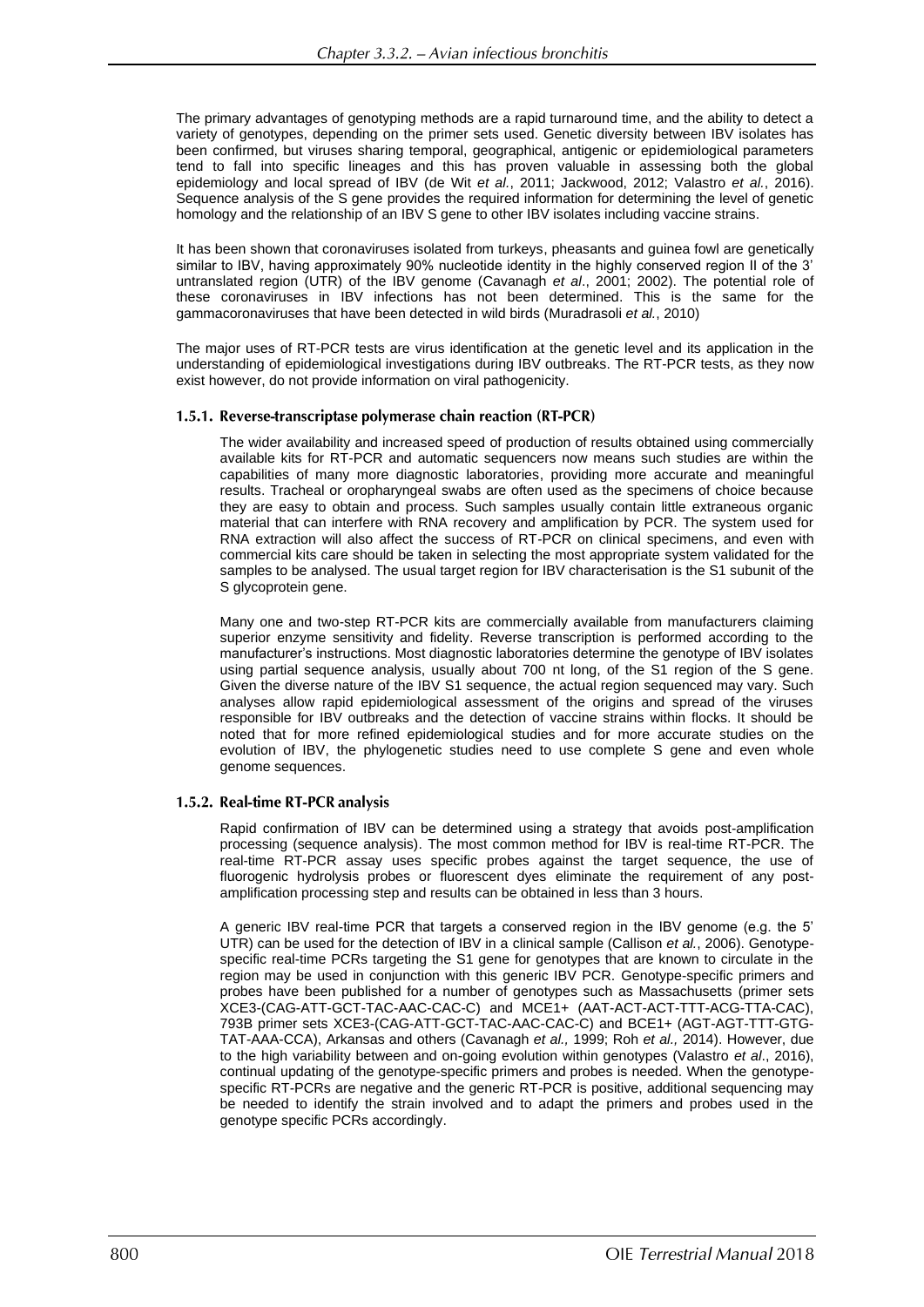#### $2.$ **Serological tests**

A number of tests have been described. Those considered here include VN, agar gel immunodiffusion (AGID), HI and ELISA. Each test has advantages and disadvantages in terms of practicality, specificity, sensitivity and cost. In general, ELISAs are most suitable for routine serological testing and can detect antibodies caused by vaccination and field exposure. ELISA can detect antibody responses to all serotypes. AGID also detects IBV antibodies against all types of IBV but lacks sensitivity and is liable to yield inconsistent results as the presence and duration of precipitating antibodies may vary with individual birds. VN and HI tests are more serotype specific, especially in young birds that have not been exposed to different types of IBV (de Wit, 2000). VN tests are too expensive and impractical for use in routine conditions. VN and HI when used on serial sera from young growing chickens such as pullets and broilers can give information on the serotype-specific antibody status of a flock. Regular monitoring of sera from flocks for IB antibody titres may help to indicate the level of vaccine or field challenge responses. Because chicken sera from older birds that have been in contact with vaccines and the field strain of several serotypes contain antibodies that are highly cross-reactive against antigenically unrelated strains, serodiagnosis of suspected disease outbreaks of IB at the serotype level cannot be used with a high degree of confidence as the detected antibodies against a certain serotype might be induced by infections of other types of IBV.

## 2.1. Virus neutralisation

In VN tests, all sera should first be heated to 56°C for 30 minutes. Virus is mixed with serum and incubated for 30–60 minutes at 37°C or room temperature. Chicken embryos are most often employed, but antibodies can be measured using TOC or cell culture systems. Two methods have been used to estimate neutralising antibodies. One employs a constant serum concentration reacted with varying dilutions of virus (the alpha method) and the other employs a constant amount of virus and varying dilutions of serum (the beta method).

In the alpha method, tenfold dilutions of egg-adapted virus are reacted with a fixed dilution (usually 1/5) of antiserum, and the mixtures are inoculated into groups of from five to ten eggs. The virus alone is titrated in parallel. End-points are calculated by the Kärber or the Reed and Muench methods. The results are expressed as a neutralisation index (NI) that represents the  $log_{10}$  difference in the titres of the virus alone and that of the virus/antiserum mixtures. The NI values may reach 4.5–7.0 in the case of homologous virus/serum mixtures; values of <1.5 are not specific, but a heterologous virus will give a value as low as 1.5.

The beta method is the more widely used neutralisation test for antibody assay with chicken embryos or cells. Two- or four-fold dilutions of antiserum are reacted in equal volumes with a dilution of virus, usually fixed at 100 or 200 EID<sub>50</sub> (median embryo-infective doses) per 0.05 ml and 0.1 ml of each mixture inoculated into the allantoic cavity of each of from five to ten embryonated eggs. A control titration of the virus is performed simultaneously to confirm that the fixed virus dilution in the virus/serum mixtures was between 10<sup>1.5</sup> and 10<sup>2.5</sup> EID<sub>50</sub>. End-points of the serum titres are determined by the Kärber or Reed and Muench method as before, but here are expressed as reciprocals of log<sup>2</sup> dilutions. This fixed-virus/varying-serum method is also employed for neutralisation tests in tracheal organ cultures using five tubes per serum dilution, as is conventional with other viruses. The results are calculated according to Reed and Muench, and the virus titres are expressed as median ciliostatic doses per unit volume ( $log_{10}$  CD<sub>50</sub>). Serum titres are again expressed as  $log_2$  dilution reciprocals. This test is more sensitive than others, but technical logistics hamper its more widespread adoption.

## 2.2. Haemagglutination inhibition

A standard protocol for a HI test for IBV has been described (Alexander *et al*., 1983), and the test procedure detailed below is based on that standard. Most strains and isolates of IBV will agglutinate chicken red blood cells (RBCs) after neuraminidase treatment (Schultze *et al*., 1992). The strain selected to produce antigen may be varied, depending on the requirements of diagnosis. The antigen for the HI test is prepared from IBV-laden allantoic fluids.

For HA and HI tests, procedures are carried out at 4°C or a validated higher temperature, such as  $20^{\circ}$ C.

## 2.2.1. Haemagglutination test

i) Dispense 0.025 ml of PBS, pH 7.0–7.4, into each well of a plastic U or V-bottom microtitre plate.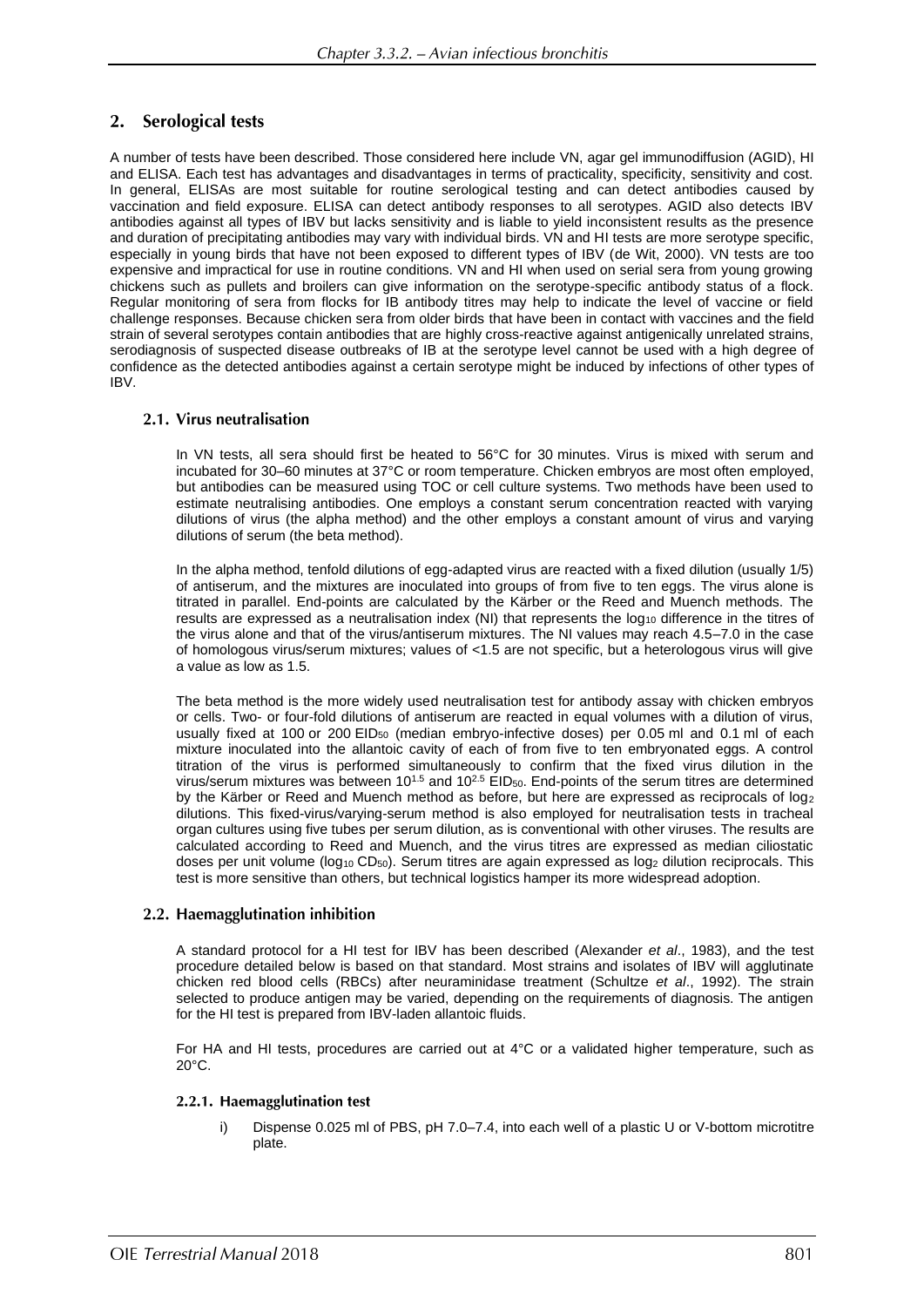- ii) Place 0.025 ml of virus antigen in the first well. For accurate determination of the HA content, this should be done from a close range of an initial series of dilutions, i.e. 1/2, 1/3, 1/5, 1/7 and 1/9.
- iii) Make twofold dilutions of 0.025 ml volumes of the virus antigen across the plate.
- iv) Dispense a further 0.025 ml of PBS into each well.
- v) Dispense 0.025 ml of 1% (v/v) chicken RBCs to each well.
- vi) Mix by tapping the plate gently and allow the RBCs to settle for 40–60 minutes at  $4^{\circ}$ C, when control RBCs should be settled to a distinct button.
- vii) HA is more easily determined by tilting the plate and observing the presence or absence of tear-shaped streaming of the RBCs. The titration should be read to the highest dilution giving complete HA in which there is no sedimentation or streaming; this is 100% HA and represents 1 HA unit (HAU) and can be calculated accurately from the initial range of dilutions.

## 2.2.2. Haemagglutination-inhibition test

The HI test is used in the diagnosis and routine flock monitoring of vaccine responses.

- i) Dispense 0.025 ml of PBS into each well of a plastic U or V-bottom microtitre plate.
- ii) Place 0.025 ml of serum into the first well of the plate.
- iii) Make twofold dilutions of 0.025 ml volumes of the serum across the plate.
- iv) Add 4 HAU of virus antigen in 0.025 ml to each well and leave for 30 minutes.
- v) Add 0.025 ml of 1% (v/v) chicken RBCs to each well and, after gentle mixing, allow the RBCs to settle for 40–60 minutes when control RBCs should be settled to a distinct button.
- vi) The HI titre is the highest dilution of serum causing complete inhibition of 4 HAU of antigen. The agglutination is assessed more exactly by tilting the plates. Only those wells in which the RBCs 'stream' at the same rate as the control wells (containing 0.025 ml RBC and 0.05 ml PBS only) should be considered to show inhibition.
- vii) The validity of results should be assessed against a negative control serum, which should not give a titre  $>2^2$ , and a positive control serum, for which the titre should be within one dilution of the known titre.
- viii) Sera are usually regarded as positive if they have a titre of  $2<sup>4</sup>$  or more. However, it should be noted that even in SPF flocks, a very small proportion of birds may show a nonspecific titre of 2<sup>4</sup> , but usually in birds over 1 year of age. Because chicken sera from older birds that have been in contact with several types of IBV contain antibodies that can be highly cross-reactive against antigenically unrelated strains, a cut-off of the HI test of  $2<sup>4</sup>$  will be too low.

## 2.3. Enzyme-linked immunosorbent assay

Commercial kits for ELISAs are widely available and used. These ELISAs use different cut-offs and mathematical formulas to convert the ELISA result into a titre. This means that every ELISA has its own interpretation and the titre results of different ELISAs on the same serum will differ.

## **C. REQUIREMENTS FOR VACCINES**

#### **Background** 1.

Strains used in live virus vaccines generally require attenuation. At present, a minority of countries only permits the use of attenuated live vaccines of the Massachusetts type, such as the H120 strain. Most countries also have licensed vaccines against other serotypes depending on the local situation and needs. Commonly used administration routes for live vaccines are spray (course spray or aerosol) or in the drinking water (oral route). Administration by eye-drop, if carefully done, is a very good method but in many cases too expensive.

The grouping of IBV strains that confer cross-protective immunity is the most important typing system from a practical point of view because it provides direct information about the efficacy of a vaccine (de Wit, 2000). The number of cross-protective groups that exists is unknown, but cross-challenge experiments in chicken tend to identify a smaller number of groups compared with serotypes and genotypes, presumably because they are measuring the complete immune response and not just a part of it. In general, there is a higher chance of a good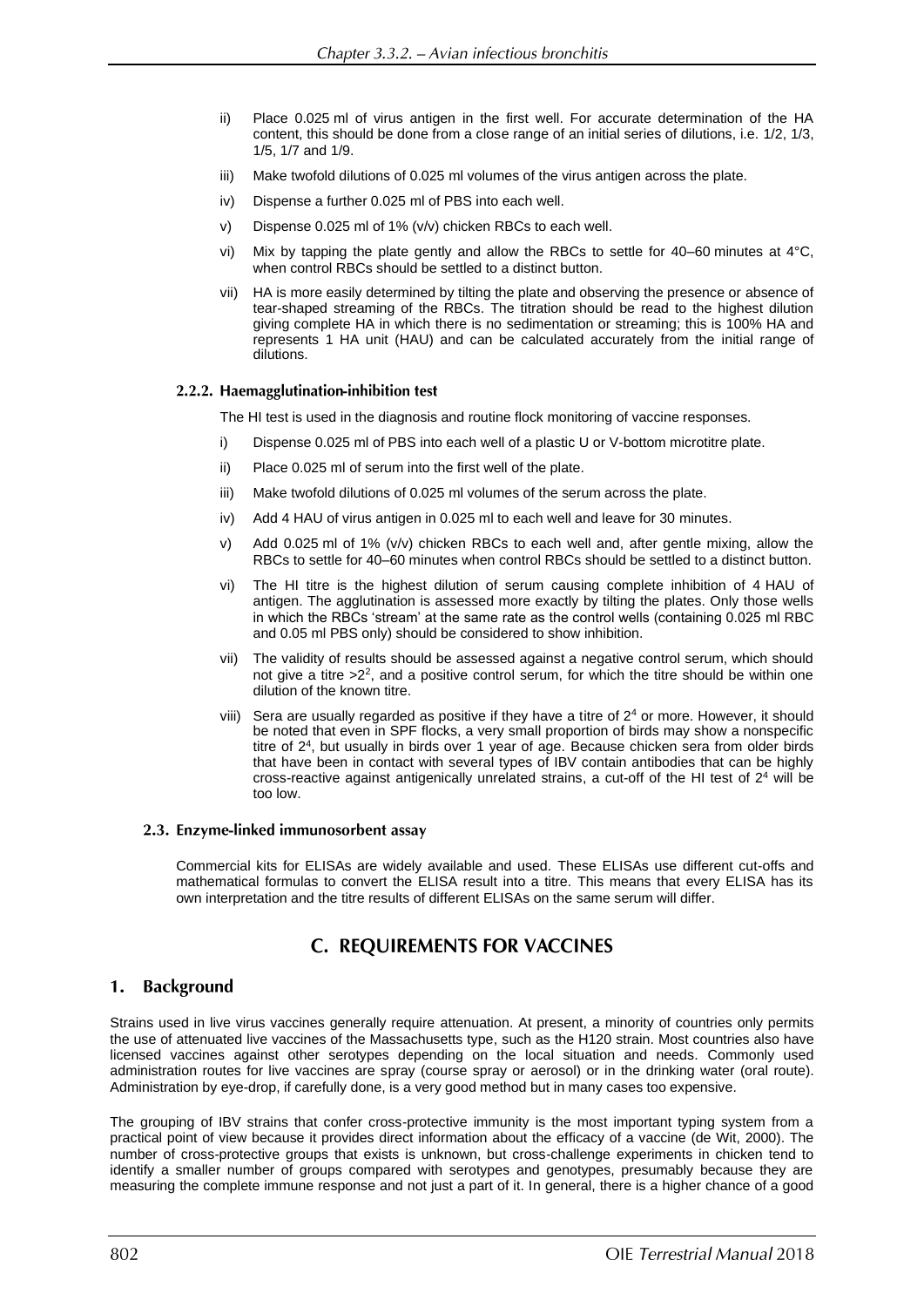level of cross-protection between strains with a high level of genetic homology in the S-gene than between strains with a low homology. However, the vaccination-challenge experiments have shown that the relationship is not very strong (de Wit *et al*., 2011). Therefore, a cross-immunisation study has to be performed to be able to determine the cross-protective immunity of a strain. Many factors can influence the outcome of such studies and should be accounted for (de Wit & Cook, 2014).

Live vaccines confer better local immunity in the respiratory tract and suitable combinations of vaccines of different serotypes also may protect against a wider antigenic spectrum of field strains (Cook *et al*., 1999; de Wit *et al*, 2013). Live vaccines carry a risk of residual pathogenicity associated with vaccine back-passage in flocks. However, proper application of vaccine can achieve uniform distribution of the vaccine in the flock and avoid back-passage. Furthermore, the use of vaccines at the manufacturer's recommended dosages will also help avoid back-passage reversion that may be caused by fractional dose application. For long-living birds, vaccination with live vaccines only during the rearing period will often not be sufficient to induce a long-lasting protection against challenge in the laying period. Boosting with inactivated vaccines of a good quality can be very efficient in increasing the level of protection against challenge in the laying period. The efficacy of inactivated vaccines depends heavily on proper priming with a live vaccine(s). Inactivated vaccines must be administered to birds individually, by intramuscular or subcutaneous injection. Variant strains may be used to prepare inactivated autogenous vaccines for controlling IB in layers and breeders, subject to local legislative requirements.

There are prospects for genetically engineered vaccines (Armesto *et al*., 2011; Casais *et al*., 2003), and *in-ovo* vaccination (Tarpey *et al*., 2006; Wakenell *et al*., 1995), but the progress for live vaccines is slow compared with other poultry diseases.

Guidelines for the production of veterinary vaccines are given in Chapter 1.1.8 *Principles of veterinary vaccine production*. The guidelines given here and in chapter 1.1.8 are intended to be general in nature. National and international standards that apply in the country in which IB vaccines are manufactured must be complied with. The licensing authority should provide information and guidance on requirements. These are now often presented in general terms, as applying to all vaccines – avian and mammalian, live and inactivated, or viral and bacterial vaccines. There may also be specific requirements applying to IB vaccines, live and inactivated. As examples, references are given to the European and USA regulations (European Pharmacopoeia [2017a; 2017b]; USDA, 2017).

For IB vaccines, important differences among countries may arise regarding the challenge virus to be used for potency tests, and its validation. Traditionally, the virulent M41 (Mass 41) strain of the Massachusetts (Mass) type has been used for challenge tests of both live and inactivated vaccines of the Mass serotype. Although this type is still common, it is not the only or the dominant type in any country and many countries allow the use of vaccines from other serotypes of IBV. Establishing criteria for validating the challenge virus may be more difficult for non-Massachusetts types, because of their varying virulence. Inactivated vaccines are often expected to protect against drops in egg production. The traditional M41 challenge should cause a drop of at least 67% in the unvaccinated controls, which was considered by many IB specialists as being excessive and also too dependent on the chicken genetic line and on particular challenge parameters. For other types of IBV, much lower drops in egg production may be regarded as satisfactory, depending on published evidence of the effects of these strains in the field. It therefore seems necessary to relax the criteria for Massachusetts type challenges, and the European Pharmacopoeia now defines a satisfactory drop in egg production for Massachusetts types to be at least 35%, and for non-Massachusetts types to be at least 15% in non-vaccinated birds, provided that the drop is 'commensurate with the documented evidence' (European Pharmacopoeia). However, under laboratory conditions, in many cases even a 35% drop in egg production by M41 is hard to achieve. It can be recommended that an egg drop of at least 15% in non-vaccinated birds should be the minimal drop produced by any IB challenge virus. Appropriate statistical analyses should also be included in any vaccination-challenge study. Inactivated and live vaccines may also claim protection against other clinical signs such as respiratory signs.

#### Outline of production and minimum requirements for vaccines 2.

## 2.1. Characteristics of the seed

Guidelines for the production of veterinary vaccines are given in Chapter 1.1.8 *Principles of veterinary vaccine production* and Chapter 1.1.9 *Tests for sterility and freedom from contamination of biological materials for veterinary use*.

The seed-lot (master seed) system should be employed for whatever type of vaccine is produced. Each virus must be designated as to strain and origin and must be free from contamination with other strains of IBV and extraneous agents. The master seed virus is the backbone of the vaccine. A few samples of the master seed are used to produce a working seed. This working seed is used for production batches. The master seed should be of such a size that it is sufficient for the life span of a product.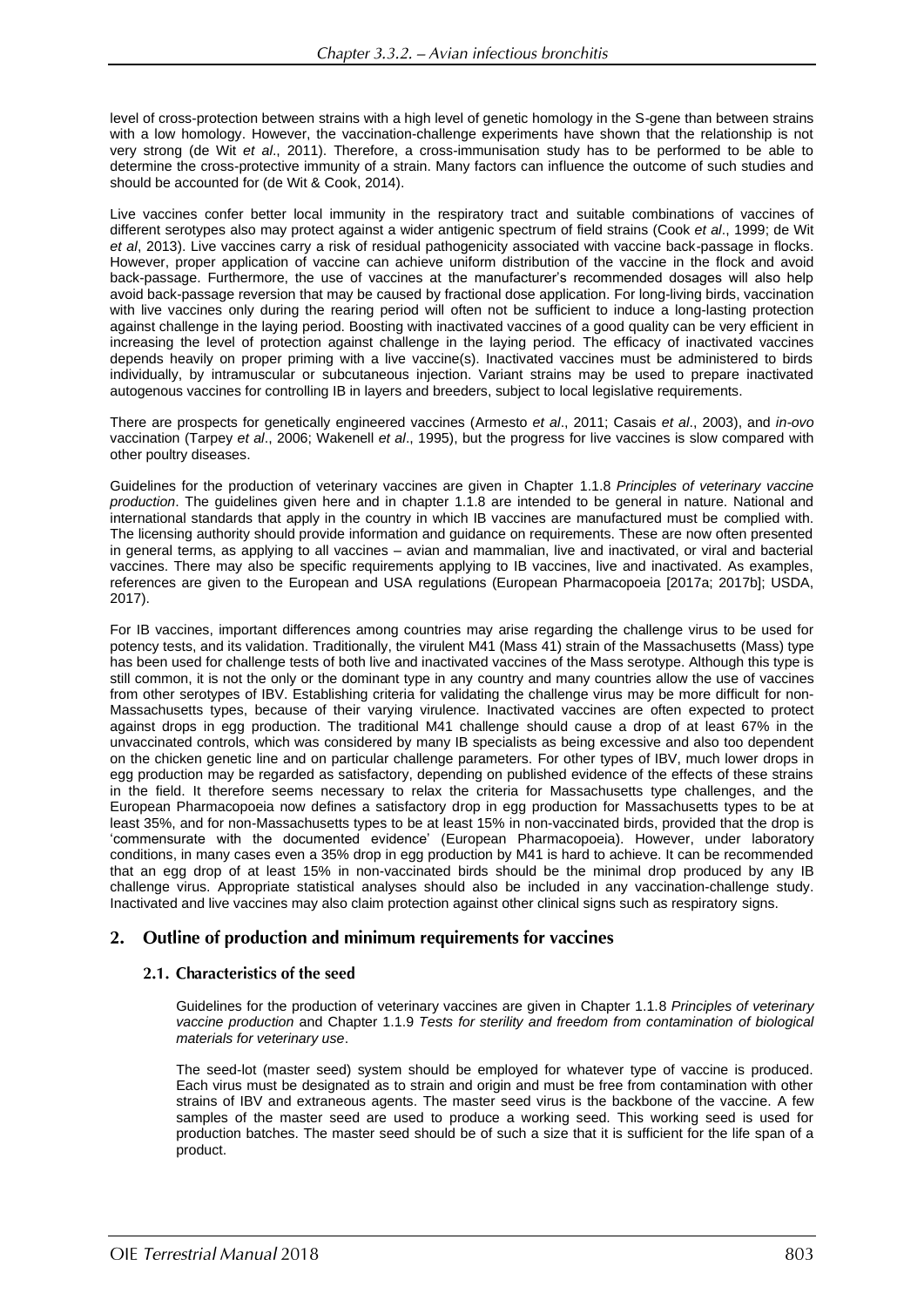For live virus vaccines, a minority of countries permit only strains of the Massachusetts type. Many countries allow other strains as well, usually on the basis that those strains are already present in their national flocks. The antigenic type incorporated in both live and inactivated vaccines requires justification if there is doubt as to its existence in a country.

## 2.1.1. Biological characteristics of the master seed

i) Live vaccines

Currently live IBV vaccines are normally attenuated by multiple repeat passage of a virulent virus in specific pathogen free (SPF) embryonated chicken eggs (Cavanagh, 2003). Spontaneous mutations may arise throughout the IBV genome some of which lead to attenuation of the virus, or minor populations present in the inoculum may be selected during passaging, leading to attenuation. However, as a consequence of this method the attenuated viruses produced by this approach have only a few mutations that are responsible for loss of virulence and these will differ between vaccine strains. Two major drawbacks of this method are that once the virus is used to inoculate chickens the mutations within the attenuated vaccine viruses may back-mutate or be re-selected resulting in virulent virus, an undesirable consequence, or that as a consequence of multiple passage the immunogenicity of the attenuated virus will not result in adequate protection. Therefore, it is recommended that the number of passages from the master seed to the working seeds is preferably not more than five. Results from efficacy studies using experimental batches at the highest passage claimed for production should be taken into account when setting the upper limit of passage allowed for the vaccine. To test the worst-case scenario, it is recommended to test the efficacy on the working seed that is used to produce the final product that will be used in the field. The master seed has to comply satisfactorily with the required tests for extraneous agents and safety. The working seeds must be grown in SPF chicken eggs to minimise the risk of introduction of potential pathogens.

ii) Inactivated vaccines

The IBV strains, for inactivated vaccines, are grown in SPF eggs, non-SPF eggs from healthy flocks (where allowed by the regulatory authority) or cell culture and are chemically inactivated usually by an agent that binds to and destroys the genomic RNA. Batches of inactivated virus suspension must be tested for residual infectivity using embryonated eggs.

Every seed lot must be free from bacterial, fungal, mycoplasmal and viral contamination.

For the detection of extraneous viruses, the seed is first treated with a high-titred monospecific antiserum prepared against the strain under examination or against one of identical type. This mixture is cultured in a variety of ways, designed to confirm the absence of any viruses considered from past experience to be potential contaminants. The antiserum must not contain antibodies to adenovirus, avian encephalomyelitis virus, avian rotavirus, chicken anaemia virus, fowlpox virus, infectious laryngotracheitis virus, influenza A virus, Newcastle disease virus, infectious bursal disease virus, leukosis virus, reovirus, Marek's disease virus, turkey herpesvirus, adeno-associated virus, egg-drop syndrome 76 (EDS76) virus, avian nephritis virus, avian pneumovirus or reticuloendotheliosis virus. The inoculum given to each unit of the culture system used should contain a quantity of the neutralised IBV component under test that had an initial infectivity of at least ten times the minimum field dose. These systems include:

- 1. SPF chicken embryos, incubated for 9–11 days, inoculated via both allantoic sac and chorioallantoic membrane (two passages);
- 2. Chicken embryo fibroblast cultures or other cells that are genetically susceptible for leukosis virus subgroups A, B, and J but not to endogenous avian leukosis virus. The COFAL test (test for avian leukosis using complement fixation), or double-antibody sandwich ELISA for group-specific leukosis antigen is performed on cell extracts harvested at 14 days. An immunofluorescence test for reticuloendotheliosis virus is done on coverslip cultures after two passages.
- 3. SPF chicken kidney cultures that are examined for CPEs, cell inclusions and haemadsorbing agents passaged at intervals of no fewer than 5 days for up to 20 days' total incubation.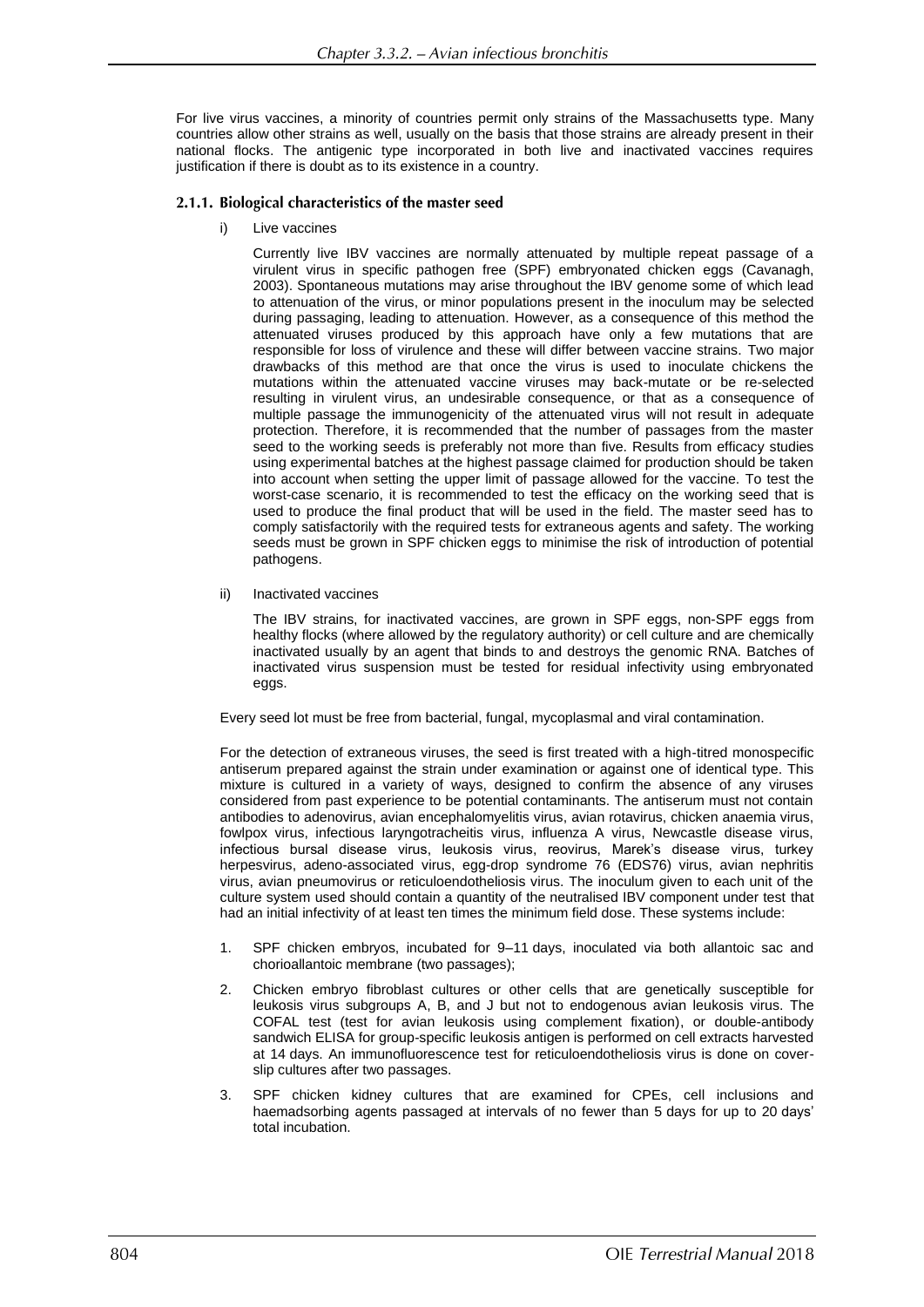4. SPF chickens of minimum vaccination age inoculated intramuscularly with 100 field doses, and on to the conjunctiva with ten field doses; this is repeated 3 weeks later when the chickens are also inoculated both into the foot pad and intranasally with ten field doses. Observations are made for 6 weeks overall, and serum is collected for tests for avian encephalomyelitis, infectious bursal disease, Marek's disease, Newcastle disease and *Salmonella* Pullorum infection.

## 2.1.2. Validation as a vaccine strain

The vaccine virus shall be shown to be satisfactory with respect to safety and efficacy for the chickens for which it is intended. Tests on vaccine virus should include a test for any potential ability to revert to virulence. Live and inactivated vaccine seed must be tested for safety as in Section C.2.2.4.

Efficacy should be demonstrated using a batch vaccine at the highest passage level intended to be registered.

For live vaccines, a minimum of ten SPF chickens that are not older than the minimum age to be recommended for vaccination are vaccinated by the route intended for field use (e.g. intranasally or by eyedrop) at the recommended dose. Ten unvaccinated control birds from the same age and source are retained separately. All birds of both groups are challenge inoculated either intranasally or by eyedrop 3–4 weeks later or other time interval in line with the desired claim for onset or duration of immunity, with  $10^{3.0}$ –10<sup>5.0</sup> EID<sub>50</sub> of reference challenge virus, the optimal challenge dose may depend on the challenge strain. A swab of the trachea is taken from each bird 4–5 days after challenge and placed in 3 ml of antibiotic broth. Each fluid is tested for IBV by the inoculation (0.2 ml) of five embryonated eggs, 9–11 days of age. An alternative test to that of taking swabs is to kill birds at 4–6 days after challenge and examine microscopically the tracheal rings for ciliary activity. Failure to resist challenge is indicated by an extensive loss of ciliary motility. The live vaccine is suitable for use if at least 80% of the challenge vaccinated birds show no evidence of IBV in their trachea, while 80% or more of the control birds should have evidence of the presence of the virus.

To assess an inactivated vaccine intended to protect laying birds, 30 or more SPF chickens are vaccinated as recommended at the earliest permitted age. If a primary vaccination with live vaccine is first undertaken, an additional group of birds is given only the primary vaccination. In both cases, these primary vaccinations should be done at no later than 3 weeks of age. The inactivated vaccine is given after the live priming vaccination according to the vaccination schedule to be recommended. A further group of 30 control birds are left unvaccinated. All groups are housed separately until 4 weeks before peak egg production, and then are housed together or in similar conditions. Individual egg production is monitored and once it is regular, all birds are challenged, egg production being recorded for a further 3–4 weeks. The challenge should be sufficient to ensure loss of production during the 3 weeks after challenge. The loss in the non-vaccinated control group should be at least 35% where challenge has been made with a Massachusetts-type strain unless justified. Where it is necessary to carry out a challenge with a strain of another serotype for which there is documented evidence that the strain will not cause a 35% drop in egg production, the challenge must produce a drop in egg production commensurate with the documented evidence and not less than 15% unless justified; the group that received primary live virus vaccine followed by inactivated vaccine should not significantly drop in production compared with the previous level, and the group given only a primary vaccination should show an intermediate drop in production. The vaccine complies with the test if egg production or quality is significantly better in the group having received the inactivated vaccine than in any control group. Sera are collected from all birds at vaccination, 4 weeks later, and at challenge; there should be no response in the control birds.

To assess an inactivated vaccine intended to protect birds against respiratory disease, 20 SPF chickens aged 4 weeks are vaccinated as recommended. An additional 20 control birds of the same age and origin are housed with this first group. Antibody responses are determined 4 weeks later; there should be no response in the control birds. All birds are then challenged with 10<sup>3</sup> CID<sub>50</sub> (50% chick infective dose) or other dose depending on the strain of virulent virus, killed 4–7 days later, and tracheal sections are examined for ciliary motility, or tracheal swabs evaluated for challenge virus recovery. At least 80% of the unvaccinated controls should display complete ciliostasis, whereas the tracheal cilia of a similar percentage of the vaccinated birds should remain unaffected. Tracheal swabs from at least 90% of the vaccinated birds should be negative for virus isolation, while tracheal swabs from at least 90% of the control birds should be positive for virus isolation.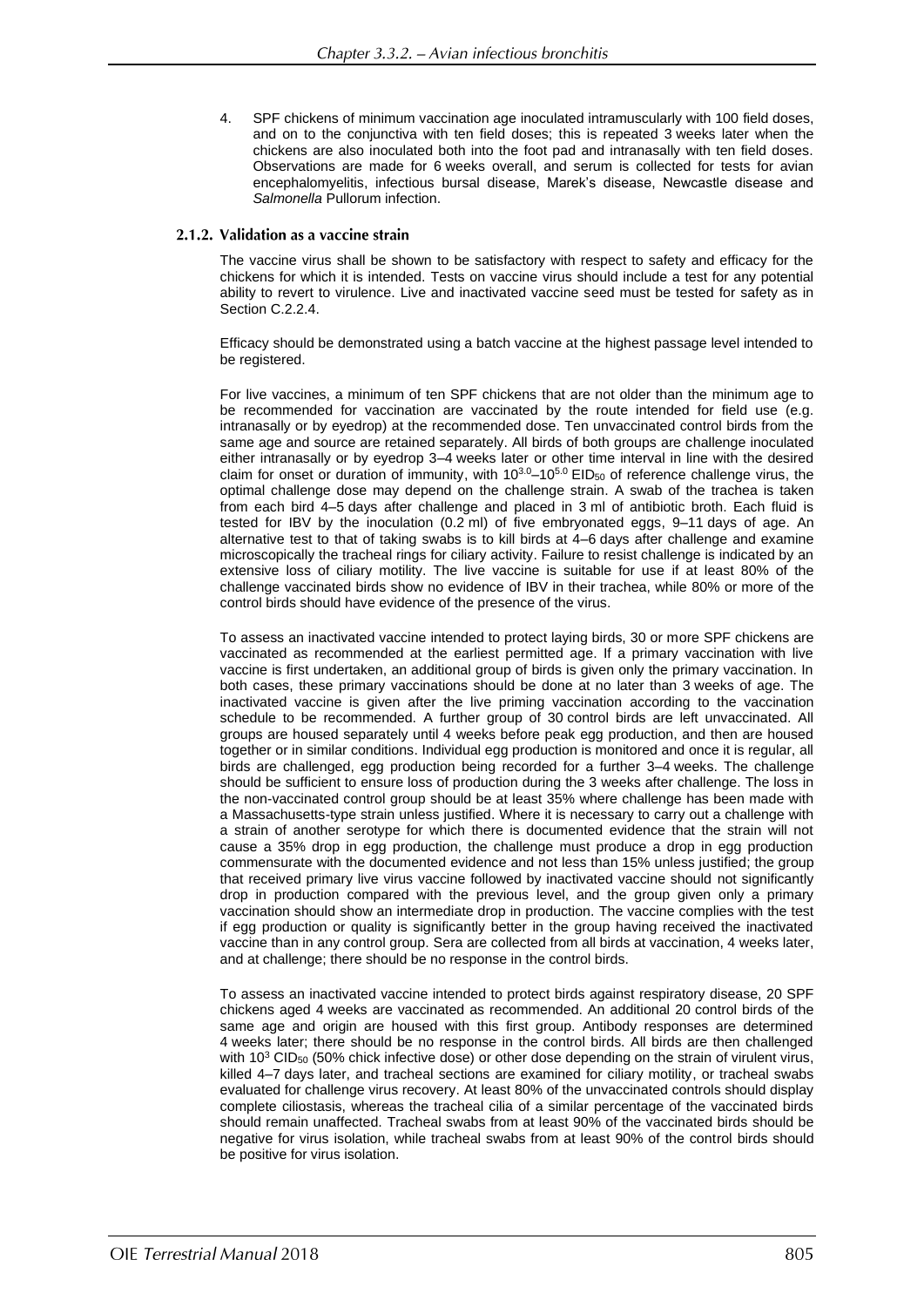Both live and inactivated multivalent vaccines containing other fractions such as Newcastle disease, infectious bursal disease, avian metapneumo-, reo- and EDS76 viruses are available. The efficacy of the different fractions of these vaccines should each be established; this should also be evaluated in the combination vaccine to assess possible interference between the different vaccine components.

## 2.2. Method of manufacture

## 2.2.1. Procedure

All virus strains destined for live attenuated vaccines are cultured in the allantoic sac of SPF chicken embryos or in suitable cell cultures. For inactivated vaccines, hens' eggs from healthy non-SPF flocks (where permitted by the regulatory authority) or suitable cell cultures may be used. The pooled fluid is clarified and then titrated for infectivity. For live vaccines this fluid is lyophilised or frozen in vials, tablets or other forms, and for inactivated vaccines it is blended with e.g. high-grade mineral oil or other suitable adjuvant to form an emulsion to which a preservative can be added.

### 2.2.2. Requirements for ingredients

See chapter 1.1.8 with special focus on products of biological origin (POBs) originating from a country with negligible risk for transmissible spongiform encephalopathies (TSEs).

### 2.2.3. In-process controls

The required antigen content is based on initial test batches of vaccine of proven efficacy in laboratory and field trials. Infectivity titrations are done in chicken embryos.

Live vaccine should have a titre not less than the minimum dose, which has been proven to be efficacious in the laboratory studies. For inactivated vaccines, which are produced on hens' eggs from healthy non-SPF flocks, validated methods must be in place to exclude the presence of potential contaminants in the eggs. Otherwise, the inactivating agent and inactivation procedure must be shown under manufacture not only to be effective on IBV, but also on other potential contaminants; with the use of beta-propiolactone or formalin, any live leukosis viruses and Salmonella species must be eliminated; and with other inactivating agents, the complete range of potential contaminants must be rendered ineffective. Before inactivation procedures, it is important to ensure homogeneity of suspensions, and a test of inactivation should be conducted on each batch of both bulk harvest after inactivation and the final product.

## 2.2.4. Final product batch tests

i) Sterility

Every batch of live vaccine should be tested for the absence of extraneous agents as for the seed virus (see chapter 1.1.9). For vaccines administered via drinking water, spray or skin scarification one non-pathogenic micro-organism per dose is acceptable.

- ii) Safety (target animal batch safety test)
	- a) For live attenuated vaccines

Use no fewer than ten chickens from an SPF flock that are of the minimum age stated on the label for vaccination. Administer by eyedrop to each chicken ten doses of the vaccine reconstituted so as to obtain a concentration suitable for the test. Observe the chickens for 21 days. For vaccines intended for chickens that are 2 weeks old or more, use the chickens inoculated in the 'test for extraneous agents using chickens' (see Section C.2.1.1 point 4). If during the period of observation, more than two chickens die from causes not attributable to the vaccine, repeat the test. The vaccine complies with the test if no chicken shows serious clinical signs, in particular respiratory signs, and no chicken dies from causes attributable to the vaccine.

b) For inactivated vaccines

Inject a double dose of vaccine by the recommended route into each of ten 14- to 28 day-old chickens from an SPF flock. Observe the chickens for 21 days. Ascertain that no abnormal local or systemic reaction occurs.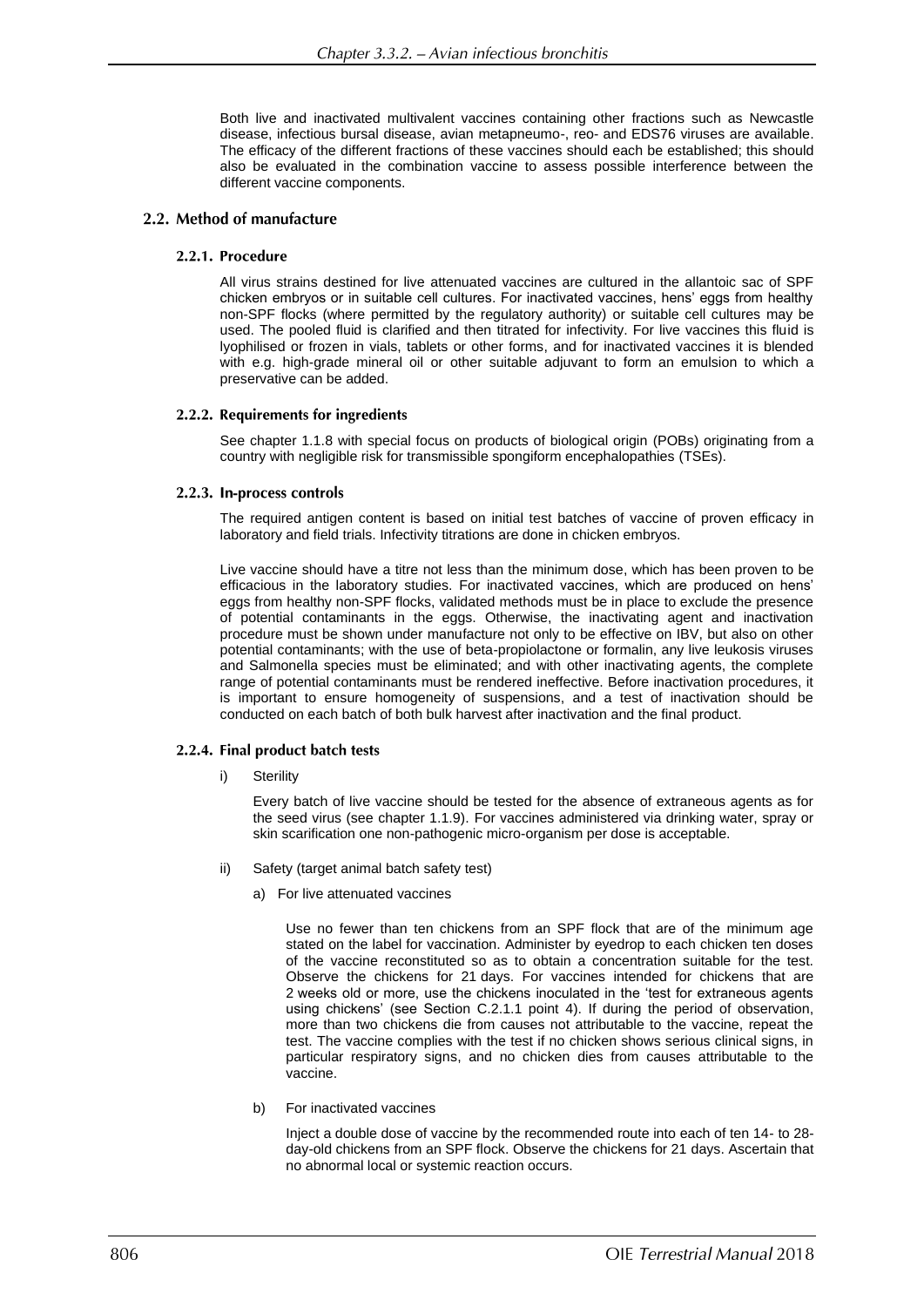Safety tests in target animals are not required by many regulatory authorities for the release of each batch. Where required, standard procedures are generally conducted using fewer animals than are used in the safety tests required for the relevant regulatory approval.

iii) Batch potency

The potency test is developed from the results of efficacy tests on the furthest passage from the master seed virus. Live vaccines are tested for potency by titration of infectivity, and inactivated vaccines by measuring antibody production or alternative methods. An example of a potency test for inactivated vaccine consists of vaccinating 10 SPF chickens, at least 2 weeks of age, and showing that their mean HI titre 4 weeks later is not significantly less than those obtained for a batch that has shown satisfactory efficacy.

iv) Stability

Vaccine must be shown to have the required potency to achieve the claimed duration of immunity at the end of the claimed shelf life.

At least three batches should be tested for stability and must give satisfactory results for 3 months beyond the claimed shelf life. The stability of a live vaccine must be measured by maintenance of an adequate infectivity titre. The stability of an inactivated vaccine is measured at intervals by batch potency tests. The concentration of preservative and persistence through the shelf life should be assessed. There should be no physical change in the vaccine and it should regain its former emulsion state after one quick shake.

There are maximum level requirements for the use of antibiotics, preservatives and residual inactivating agents.

## 2.3. Requirements for authorisation/registration/licensing

## 2.3.1. Manufacturing process

For registration of vaccine, all relevant details concerning manufacture of the vaccine and quality control testing (see Section C.2.1 and 2) should be submitted to the authorities. Information shall be provided from three consecutive vaccine batches to demonstrate consistency of production*.*

### 2.3.2. Safety requirements

Additional testing required for live IB vaccines and precautions:

- Reversion-to-virulence for attenuated/live vaccines and environmental considerations (dissemination and spread of live vaccines and their potential to cause problems for nonvaccinated animals and non-target animals in case of genetically modified vaccines). The vaccine complies when there is no indication of an increase in virulence of virus recovered from the final bird passage compared with the original vaccine that was used for the first passage. It is recommended to use at least five sequential passages over birds by natural spreading or eye-drop application of a suspension of fresh mucosal tissue. Validated alternative methods may be used as well.
- ii) Precautions (hazards)

IBV itself is not known to present any danger to staff employed in vaccine manufacture or testing. Extraneous agents may be harmful, however, and the initial stages of handling a new seed virus should be carried out in a safety cabinet. It is a wise precaution with all vaccine production to take steps to minimise exposure of staff to aerosols of foreign proteins. Persons allergic to egg materials must never be employed in this work. Manufacturers should provide adequate warnings that medical advice should be sought in the case of self-injection (including for adjuvants, oil-emulsion vaccine, preservatives, etc.) with warnings included on the product label/leaflet so that the vaccinator is aware of any danger.

## 2.3.3. Efficacy requirements

To register a commercial vaccine, a batch or batches produced according to the standard method and containing the minimum amount of antigen or potency value shall prove its efficacy (protection); Efficacy should be demonstrated using a batch vaccine at the highest passage level intended to be registered. Each batch of live vaccine should contain sufficient live virus per dose per bird to last until the expiry date, indicated as the minimum dose that has been proven to be efficacious in laboratory studies.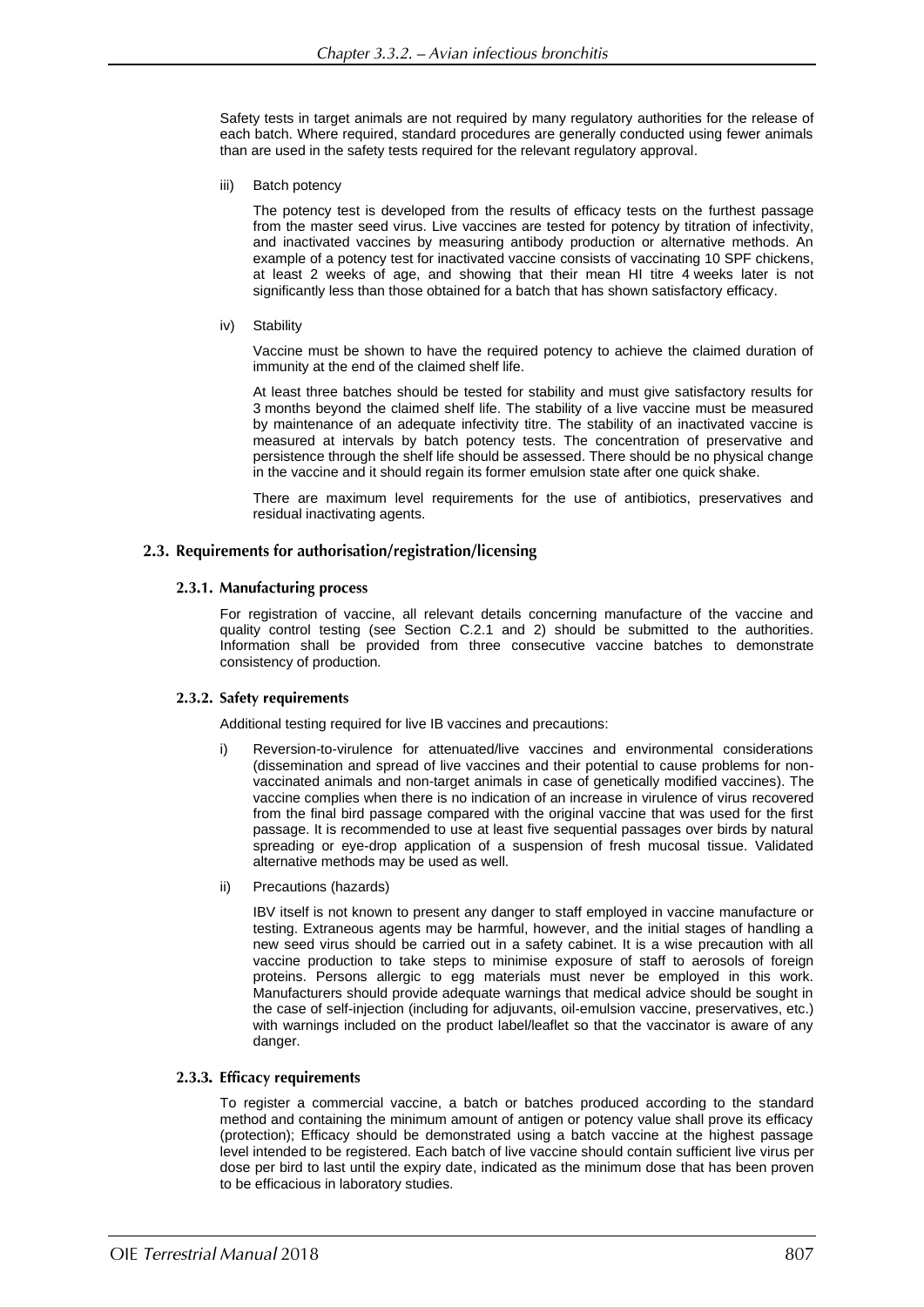Vaccine efficacy (protection) is estimated in vaccinated animals directly by evaluating their resistance to challenge. Vaccine efficacy should be established for each serotype of IBV against which protection is claimed.

The challenge models for determining efficacy are as outlined in Section C.2.2.2.

## **REFERENCES**

ALEXANDER D.J., ALLAN W.H., BIGGS P.M., BRACEWELL C.D., DARBYSHIRE J.H., DAWSON P.S., HARRIS A.H., JORDAN F.T., MACPHERSON I., MCFERRAN J.B., RANDALL C.J., STUART J.C., SWARBRICK O. & WILDING G.P. (1983). A standard technique for haemagglutination inhibition tests for antibodies to avian infectious bronchitis virus. *Vet. Rec.,* **113**, 64.

ARMESTO M., EVANS S., CAVANAGH D., ABU-MEDIAN A.B., KEEP S. & BRITTON P. (2011). A recombinant avian infectious bronchitis virus expressing a heterologous spike gene belonging to the 4/91 serotype. *PLoS ONE,* **6**, e24352.

BRITTON P. & CAVANAGH D. (2007). Avian coronavirus diseases and infectious bronchitis vaccine development. *In:* Coronaviruses: Molecular and Cellular Biology. Thiel V., ed. Caister Academic Press, Norfolk, UK, 161–181.

CALLISON S.A., HILT D.A., BOYNTON T.O., SAMPLE B.F., ROBISON R., SWAYNE D.E. & JACKWOOD M.W. (2006). Development and evaluation of a real-time Taqman RT-PCR assay for the detection of infectious bronchitis virus from infected chickens. *J. Virol. Methods,* **138**, 60–65.

CASAIS R., DOVE B., CAVANAGH D. & BRITTON P. (2003). A recombinant avian infectious bronchitis virus expressing a heterologous spike gene demonstrates that the spike protein is a determinant of cell tropism. *J. Virol.*, **77**, 9084– 9089.

CAVANAGH D. (2003). Severe acute respiratory syndrome vaccine development: experiences of vaccination against avian infectious bronchitis coronavirus. *Avian Pathol.,* **32**, 567–582.

CAVANAGH D., MAWDITT K., BRITTON P. & NAYLOR C.J. (1999). Longitudinal field studies of infectious bronchitis virus and avian pneumovirus in broilers using type-specific polymerase chain reactions. *Avian Pathol.,* **28**, 593–605.

CAVANAGH D., MAWDITT K., SHARMA. M., DRURY S.E., AINSWORTH H.L., BRITTON P. & GOUGH R.E. (2001). Detection of a coronavirus from turkey poults in Europe genetically related to infectious bronchitis virus of chickens. *Avian Pathol.,* **30**, 355-368.

CAVANAGH D., MAWDITT K., WELCHMAN D. DE B., BRITTON P. & GOUGH R.E. (2002). Coronaviruses from pheasants (*Phasianus colchicus*) are genetically closely related to coronaviruses of domestic fowl (infectious bronchitis virus) and turkeys. *Avian Pathol*., **31**, 81–93.

COOK J.K.A., DARBYSHIRE J.H. & PETERS R.W. (1976). The use of chicken tracheal organ cultures for the isolation and assay of avian infectious bronchitis virus. *Arch. Virol.,* **50**, 109–118.

COOK J.K.A., ORBELL S.J., WOODS M.A. & HUGGINS M.B. (1999). Breadth of protection of the respiratory tract provided by different live-attenuated infectious bronchitis vaccines against challenge with infectious bronchitis viruses of heterologous serotypes. *Avian Pathol.*, **28**, 477–485.

DARBYSHIRE J.H., COOK J.K.A. & PETERS R.W. (1978). Growth comparisons of avian infectious bronchitis virus strains in organ cultures of chicken tissues. *Arch. Virol.,* **56**, 317–325.

DE WIT J.J. (2000).Technical review. Detection of infectious bronchitis virus. *Avian Pathol*., **29**, 71–93.

DE WIT J.J., BOELM G.J., VAN GERWE T.J. & SWART W.A. (2013). The required sample size in vaccination-challenge experiments with infectious bronchitis virus, a meta-analysis. *Avian Pathol,* **42**, 9–16.

DE WIT J.J. & COOK J.K. (2014). Factors influencing the outcome of infectious bronchitis vaccination and challenge experiments. *Avian Pathol*., **43**, 485–497.

DE WIT J.J., COOK J.K. & VAN DER HEIJDEN H.M. (2011). Infectious bronchitis virus variants: a review of the history, current situation and control measures. *Avian Pathol.*, **40**, 223*–*235.